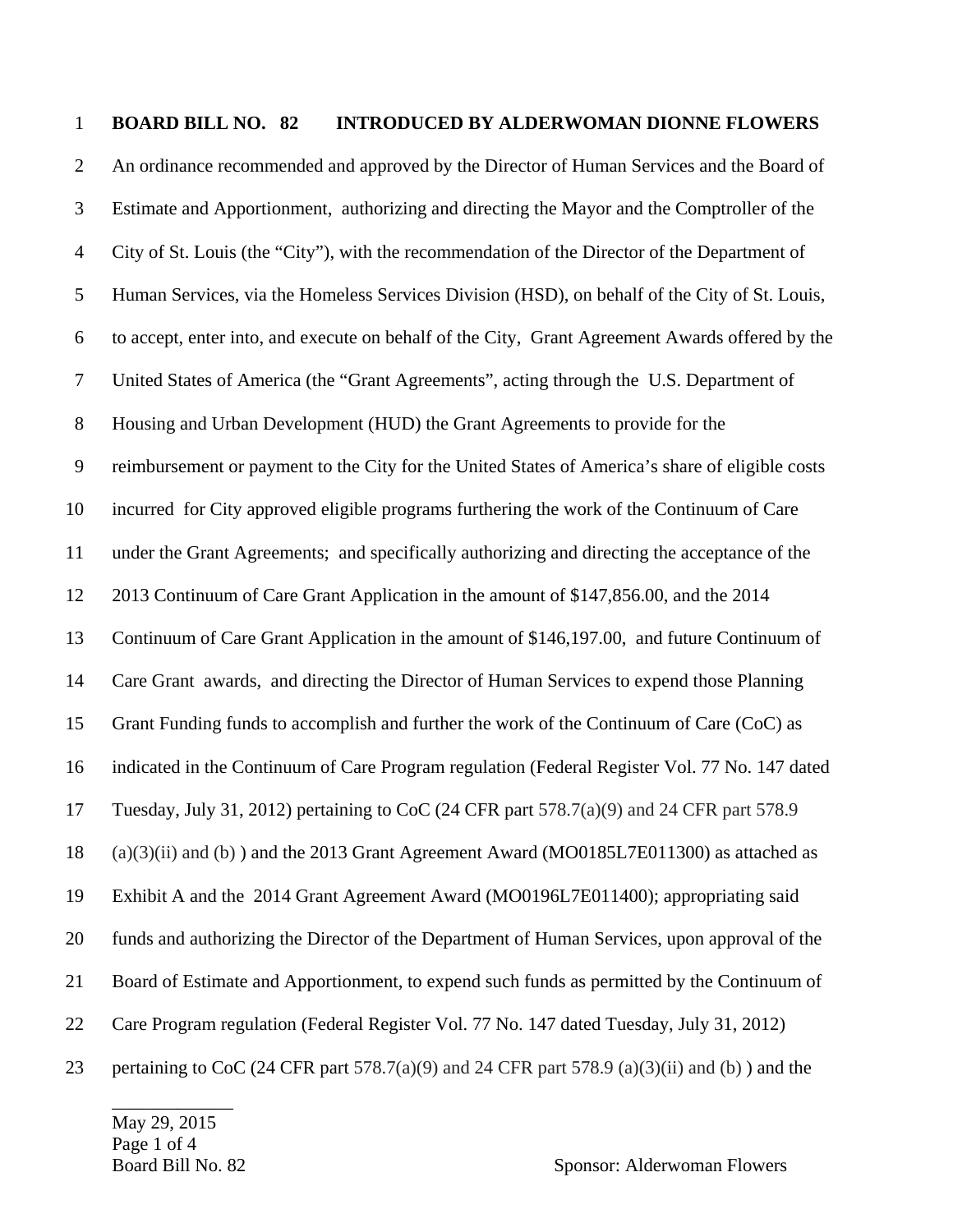1 Grant Agreement Awards (MO0185L7E011300) and (MO0196L7E011400) ; and containing an 2 Emergency Clause.

## 3 **BE IT ORDAINED BY THE CITY OF ST. LOUIS AS FOLLOWS:**

4 **SECTION ONE.** The Mayor and the Comptroller of the City of St. Louis (the "City"), 5 with the recommendation of the Director of the Department of Human Services, are hereby 6 authorized to accept, enter into and execute on behalf of the City, and in the City's best interest, 7 Grant Awards offered by the United States of America, acting through HUD, the Grant 8 Agreements to provide for the reimbursement or payment to the City from the United States of 9 America, acting through its Department of Housing and Urban Development for City approved 10 programs eligible under those Grant Agreements which forward the work of the Continuum of 11 Care, and to accept funds in the amount of \$147,856.00 pertaining to the 2013 CoC Planning 12 Grant and \$146,197.00 pertaining to the 2014 CoC Planning Grants, and any funding provided as 13 a re-occurring grant award, which will be used to provide salaries for staffing and other eligible 14 costs within the Department of Human Services, Homeless Services Division to carry out the 15 work of the CoC as set forth in the Continuum of Care Program regulation (Federal Register 16 Vol. 77 No. 147 dated Tuesday, July 31, 2012) pertaining to CoC (24 CFR part 578.7(a)(9) and 17 24 CFR part 578.9 (a)(3)(ii) and (b) ) and the Grant Agreement Awards (MO0185L7E011300) 18 and (MO0196L7E011400) specifically: Establishing and consistently following written standards 19 for providing Continuum of Care assistance; Coordinating the implementation of housing and 20 service systems; developing homeless prevention strategies; and ensuring compliance with 21 requirements prescribed by HUD; specifically through providing funds for paying staff members 22 and other eligible costs in order to carry out and accomplish this work.

May 29, 2015 Page 2 of 4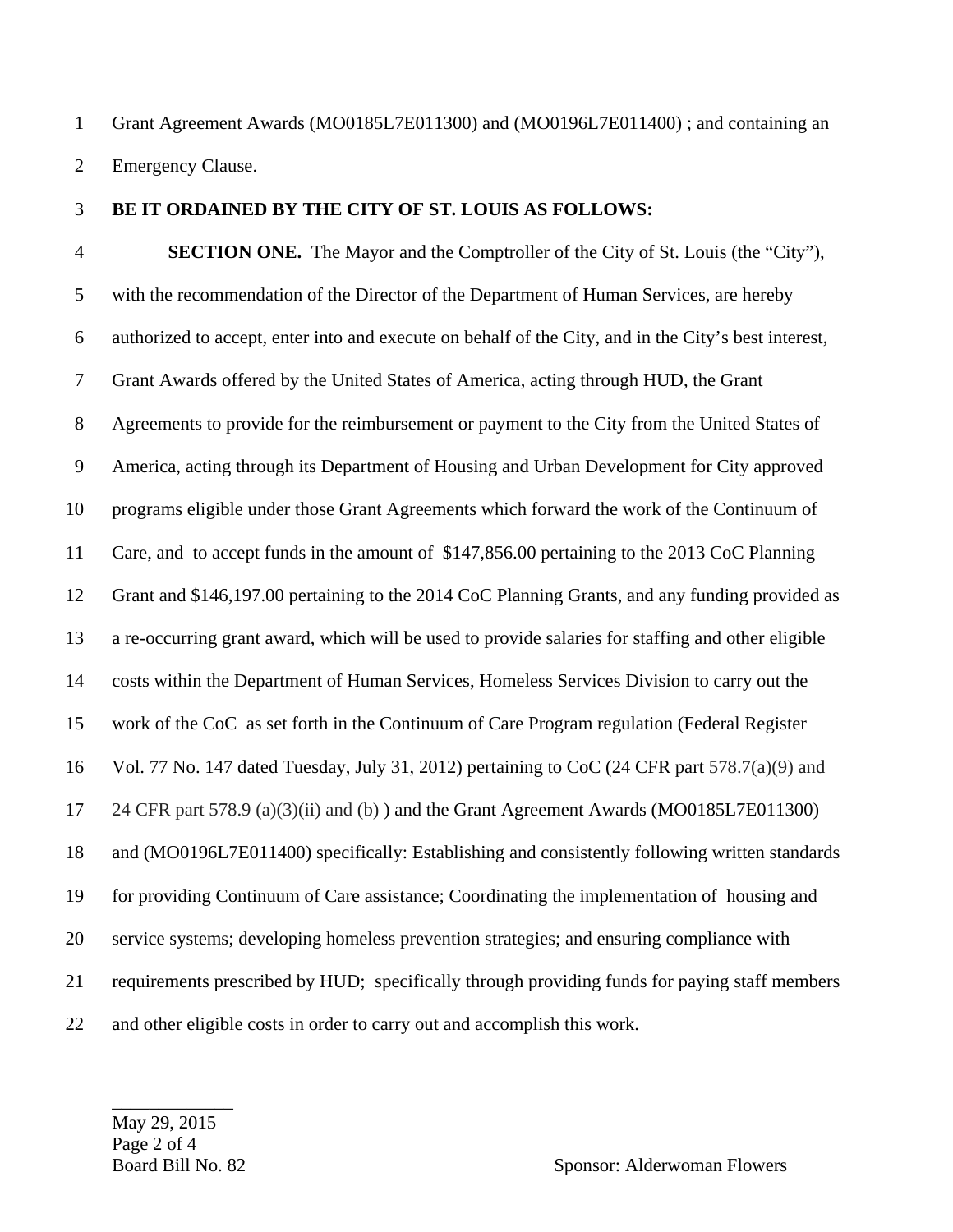1 **SECTION TWO.** The Director of the Department of Human Services is hereby 2 authorized and directed, upon approval of the Board of Estimate and Apportionment, to expend 3 the funds, which are appropriated for said purposes, by entering into contracts or agreements 4 pursuant to the Grant Agreement Awards (MO0185L7E011300 and MO0196L7E011400), in a 5 manner that is consistent with the provisions of the Grant Agreement Award 6 (MO0185L7E011300 and MO0196L7E011400) and where applicable any future re-occurring 7 CoC Planning Grant awards.

8 **SECTION THREE**. The Director of Human Resources is hereby authorized to make 9 such applications, to provide such data, and to take whatever action is necessary to seek federal 10 funds under the Continuum of Care Program, or other federal programs offered by the 11 Department of Housing and Urban Development on behalf of the City for the Division of 12 Homeless Services to provide eligible services.

13 **SECTION FOUR**. The sections or provisions of this Ordinance or portions therof shall 14 be severable. In the event that any section or provision of this Ordinance or portion thereof is 15 held invalid by a court of competent jurisdiction, such holding shall not invalidate the remaining 16 sections or provisions of this Ordinance unless the court finds the valid sections or provisions of 17 this Ordinance are so essentially and inseparably connected with, and so dependent upon the 18 illegal, unconstitutional or ineffective section or provision that it cannot be presumed that the 19 Board of Aldermen would have enacted the valid sections or provisions without the illegal, 20 unconstitutional or ineffective sections or provisions; or unless the court finds that the valid 21 sections or provisions, standing alone, are incomplete and incapable of being executed in 22 accordance with the legislative intent.

May 29, 2015 Page 3 of 4